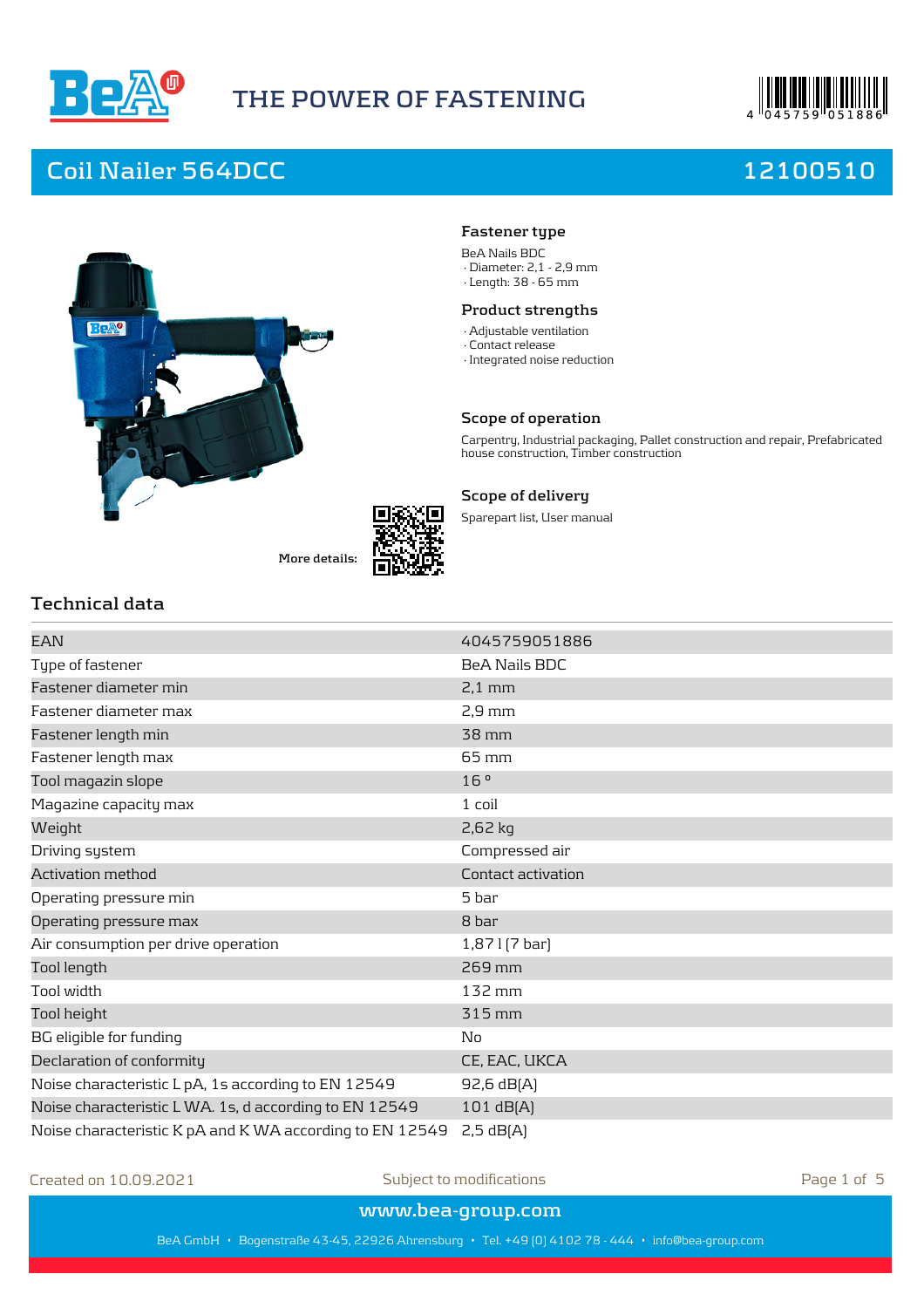### **Technical data**

| Vibration value ahd according to ISO 8662 | 3,83 m/s <sup>2</sup> |  |
|-------------------------------------------|-----------------------|--|
| Vibration value Ka according to ISO 8662  | 1,91 m/s <sup>2</sup> |  |
| Weight incl. packaging                    | 3,6 kg                |  |

Created on 10.09.2021 Subject to modifications Page 2 of 5

**www.bea-group.com**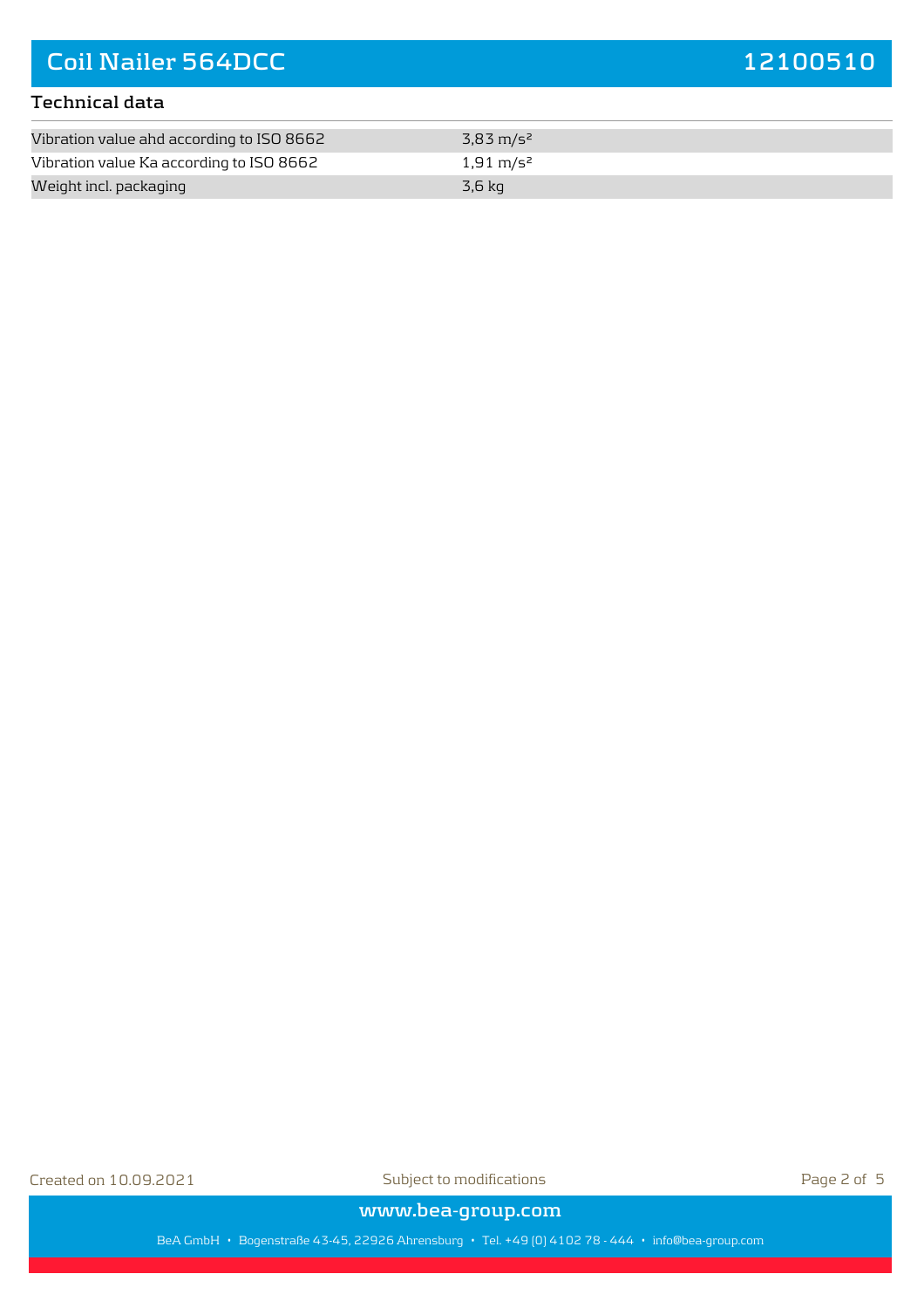## Related fastener



BeA Nails BDC · Diameter: 2,1 - 2,8 mm · Length: 38 - 65 mm

| Item No. | Diameter x Length  | Nail shank   | Material                  |
|----------|--------------------|--------------|---------------------------|
| 10500122 | 2,8 mm x 60 mm     | Smooth shank | Steel, bright             |
| 10500126 | 2,8 mm x 60 mm     | Ring shank   | Steel, bright             |
| 10500138 | 2,8 mm x 65 mm     | Ring shank   | Steel, galvanized         |
| 10500141 | 2,5 mm x 65 mm     | Smooth shank | Steel, bright             |
| 10500144 | 2,8 mm x 65 mm     | Smooth shank | Steel, bright             |
| 10500146 | $2,5$ mm $x$ 65 mm | Ring shank   | Steel, bright             |
| 10500227 | 2,8 mm x 65 mm     | Smooth shank | Steel, galvanized         |
| 10500240 | $2,8$ mm $x$ 42 mm | Ring shank   | Steel, bright             |
| 10500259 | 2,5 mm x 65 mm     | Smooth shank | Steel, galvanized         |
| 10500280 | 2,5 mm x 65 mm     | Ring shank   | Steel, hot-dip galvanized |
| 10500375 | 2,2 mm x 45 mm     | Smooth shank | Steel, bright             |
| 10500376 | 2,2 mm x 50 mm     | Smooth shank | Steel, bright             |
| 10500377 | 2,2 mm x 60 mm     | Smooth shank | Steel, bright             |
| 10500380 | $2,2$ mm $x$ 45 mm | Ring shank   | Steel, bright             |
| 10500381 | 2,2 mm x 50 mm     | Ring shank   | Steel, bright             |
| 10500382 | 2,5 mm x 45 mm     | Smooth shank | Steel, bright             |
| 10500394 | $2,1$ mm $x$ 45 mm | Clinch       | Steel, bright             |
| 10500397 | 2,3 mm x 55 mm     | Smooth shank | Steel, bright             |
| 10500424 | 2,5 mm x 60 mm     | Ring shank   | Steel, bright             |
| 10500425 | $2.5$ mm $x$ 65 mm | Ring shank   | Steel, bright             |
| 10500426 | 2,2 mm x 55 mm     | Smooth shank | Steel, bright             |
| 10500429 | 2,5 mm x 50 mm     | Smooth shank | Steel, bright             |
| 10500430 | 2,5 mm x 55 mm     | Smooth shank | Steel, bright             |
| 10500431 | 2,5 mm x 60 mm     | Smooth shank | Steel, bright             |
| 10500434 | 2,5 mm x 45 mm     | Ring shank   | Steel, bright             |
| 10500435 | $2.5$ mm $x$ 50 mm | Ring shank   | Steel, bright             |
| 10500436 | 2,5 mm x 55 mm     | Ring shank   | Steel, bright             |
| 10500437 | 2,5 mm x 60 mm     | Ring shank   | Steel, bright             |

Created on 10.09.2021 Subject to modifications Page 3 of 5

### **www.bea-group.com**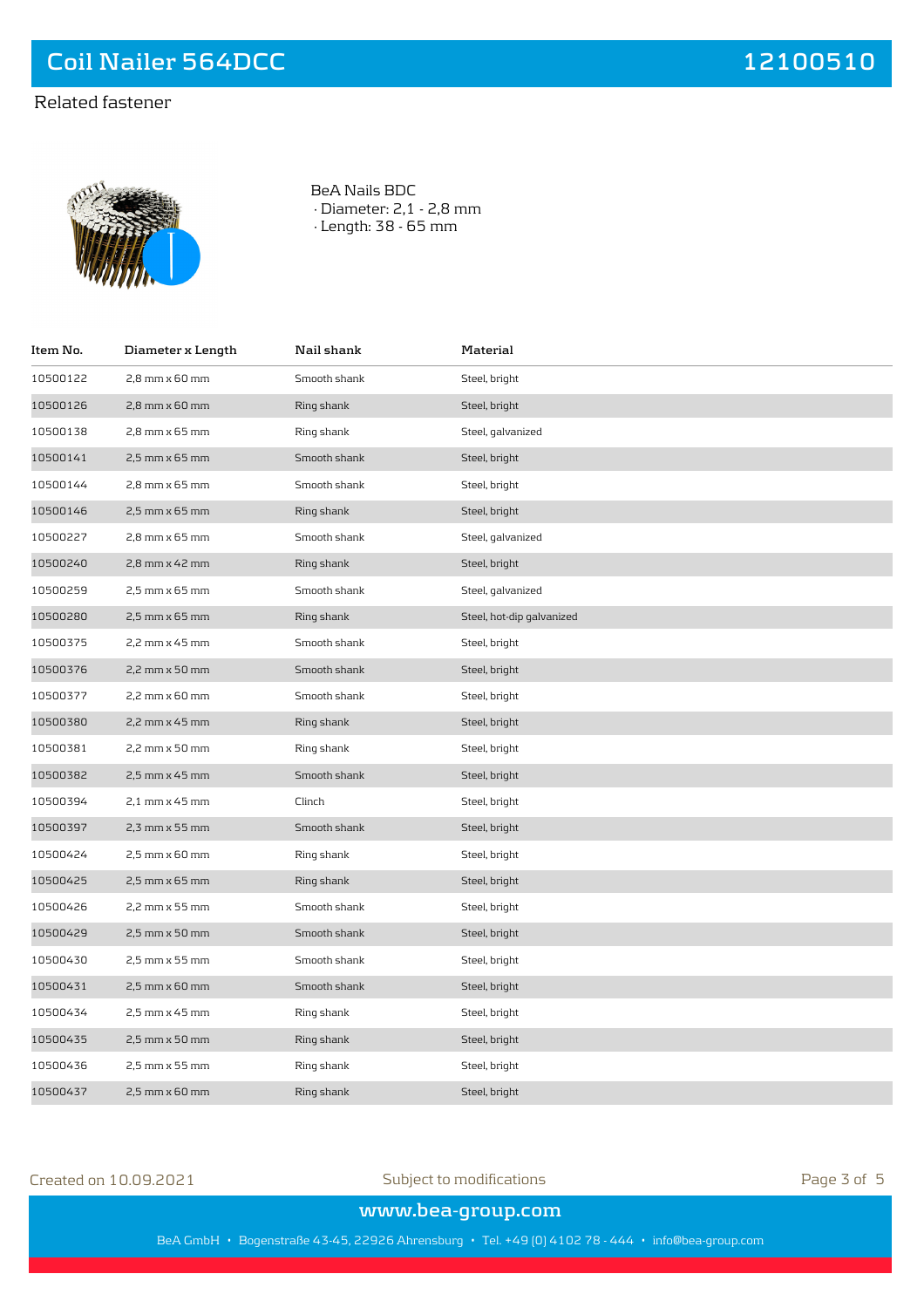| 10500442 | 2,1 mm x 55 mm | Clinch       | Steel, bright                                    |
|----------|----------------|--------------|--------------------------------------------------|
| 10500454 | 2,5 mm x 60 mm | Smooth shank | Steel, galvanized                                |
| 10500457 | 2,5 mm x 45 mm | Ring shank   | Steel, galvanized                                |
| 10500458 | 2,5 mm x 50 mm | Ring shank   | Steel, galvanized                                |
| 10500459 | 2,5 mm x 55 mm | Ring shank   | Steel, galvanized                                |
| 10500460 | 2,5 mm x 60 mm | Ring shank   | Steel, galvanized                                |
| 10500477 | 2,2 mm x 55 mm | Ring shank   | Steel, bright                                    |
| 10500479 | 2,1 mm x 40 mm | Clinch       | Steel, bright                                    |
| 10500487 | 2,5 mm x 57 mm | Ring shank   | Steel, bright                                    |
| 10500634 | 2,1 mm x 38 mm | Ring shank   | Steel, bright                                    |
| 10500637 | 2,1 mm x 40 mm | Smooth shank | Steel, bright                                    |
| 10500639 | 2,1 mm x 40 mm | Ring shank   | Steel, bright                                    |
| 10500642 | 2,1 mm x 40 mm | Ring shank   | Steel, galvanized                                |
| 10500644 | 2,1 mm x 45 mm | Smooth shank | Steel, bright                                    |
| 10500646 | 2,1 mm x 45 mm | Ring shank   | Steel, bright                                    |
| 10500650 | 2,1 mm x 50 mm | Smooth shank | Steel, bright                                    |
| 10500651 | 2,1 mm x 50 mm | Clinch       | Steel, bright                                    |
| 10500652 | 2,1 mm x 50 mm | Ring shank   | Steel, bright                                    |
| 10500653 | 2,1 mm x 50 mm | Ring shank   | Steel, galvanized                                |
| 10500654 | 2,1 mm x 55 mm | Smooth shank | Steel, bright                                    |
| 10500656 | 2,1 mm x 55 mm | Ring shank   | Steel, bright                                    |
| 10500803 | 2,1 mm x 40 mm | Clinch       | Steel, bright                                    |
| 10500820 | 2,5 mm x 50 mm | Ring shank   | Steel, bright                                    |
| 10500822 | 2,5 mm x 55 mm | Ring shank   | Steel, bright                                    |
| 10500825 | 2,5 mm x 60 mm | Screw shank  | Steel, bright                                    |
| 10500827 | 2,5 mm x 65 mm | Screw shank  | Steel, bright                                    |
| 10500868 | 2,5 mm x 40 mm | Ring shank   | Steel, bright                                    |
| 10500954 | 2,5 mm x 55 mm | Screw shank  | Steel, bright                                    |
| 10500955 | 2,5 mm x 60 mm | Screw shank  | Steel, bright                                    |
| 10500957 | 2,8 mm x 65 mm | Screw shank  | Steel, bright                                    |
| 10500977 | 2,5 mm x 50 mm | Screw shank  | Steel, bright                                    |
| 10501146 | 2,5 mm x 65 mm | Screw shank  | Steel, bright                                    |
| 10501220 | 2,2 mm x 55 mm | Screw shank  | Steel, bright                                    |
| 10501258 | 2,8 mm x 65 mm | Ring shank   | Steel, bright                                    |
| 10501271 | 2,5 mm x 65 mm | Ring shank   | Steel, galvanized                                |
| 10501363 | 2,5 mm x 55 mm | Screw shank  | Steel, bright                                    |
| 10501467 | 2,5 mm x 60 mm | Ring shank   | Steel, bright                                    |
| 10501487 | 2,1 mm x 45 mm | Ring shank   | Steel, bright                                    |
| 10501490 | 2,5 mm x 55 mm | Ring shank   | Stainless Steel, [AISI 316, EN grade 1.4401, A4] |

## Created on 10.09.2021 Subject to modifications Page 4 of 5

## **www.bea-group.com**